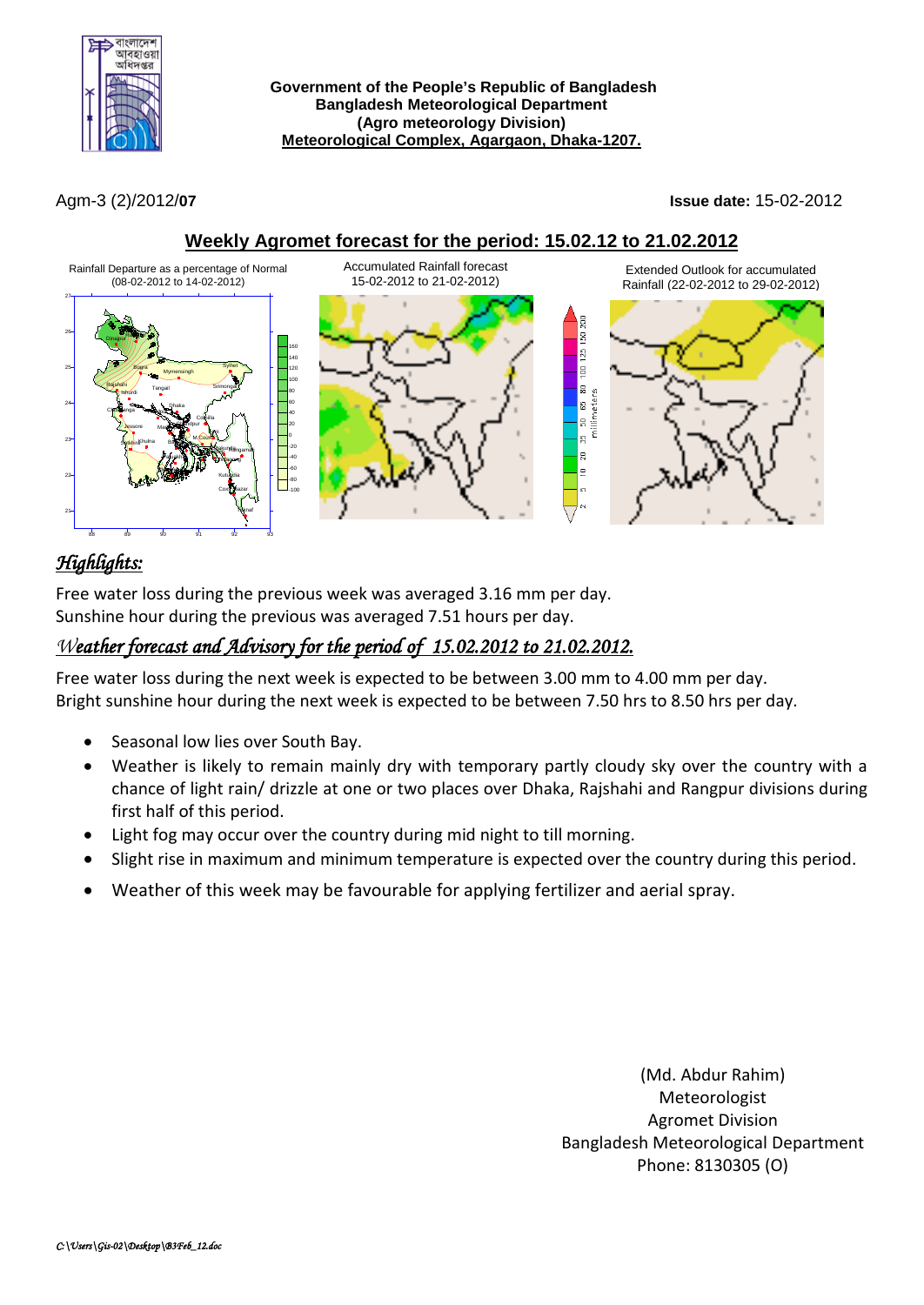# **Bangla Version**

## পূর্বাভাস, সময়: ১৫-০২-২০১২ থেকে ২১-০২-২০১২



## প্ৰধান বৈশিষ্ট্য সমূহঃ-

গত সপ্তাহের দৈনিক বাম্পীভবনের গড় ৩.১৬ মিঃ মিঃ ছিল। গত সপ্তাহের দৈনিক সূর্যকিরণ কালের গড় ৭.৫১ ঘন্টা ছিল।

## আবহাওয়া পূর্বাভাসঃ- ১৫-০২-২০১২ইং থেকে ২১-০২-২০১২ ইং পর্যন্ত।

আগামী সপ্তাহের বাষ্পীভবনের দৈনিক গড় মান ৩.০০মিঃমিঃ থেকে ৪.০০ মিঃমিঃ থাকতে পারে। আগামী সপ্তাহের সূর্যকিরণকালের দৈনিক গড় মান ৮.০০ ঘন্টা থেকে ৮.৫০ ঘন্টা থাকতে পারে।

- একটি মৌসুমী লঘুচাপটি দক্ষিণ বঙ্গোপসাগরে অবস্থান করছে।
- এ সপ্তাহের প্রথমার্ধে দেশের আকাশ অস্থায়ীভাবে আংশিক মেঘলাসহ আবহাওয়া প্রধানতঃ শুষ্ক থাকতে পারে। সেই সাথে ঢাকা,রাজশাহী এবং রংপুর বিভাগের দুই এক স্থানে হাঙ্কা বুষ্টি/গুড়ি গুড়ি বুষ্টি হতে পারে।
- এ সপ্তাহের সারাদেশে মধ্য রাত থেকে সকাল পর্যন্ত হাঙ্কা কুয়াশা পড়তে পারে।
- এ সপ্তাহে দিন ও রাতের সর্বোচ্চ ও সর্বনিম্ন তাপমাত্রা সামান্য বৃদ্ধি পেতে পারে।
- এ সপ্তাহের আবহাওয়া সার প্রয়োগ ও উপর থেকে কীটনাশক প্রয়োগের উপযোগী থাকতে পারে।

(মোঃ আন্দুর রহিম) আবহাওয়াবিদ কৃষি আবহাওয়া মহাশাখা বাংলাদেশ আবহাওয়া অধিদপ্তর. ঢাকা-১২০৭।